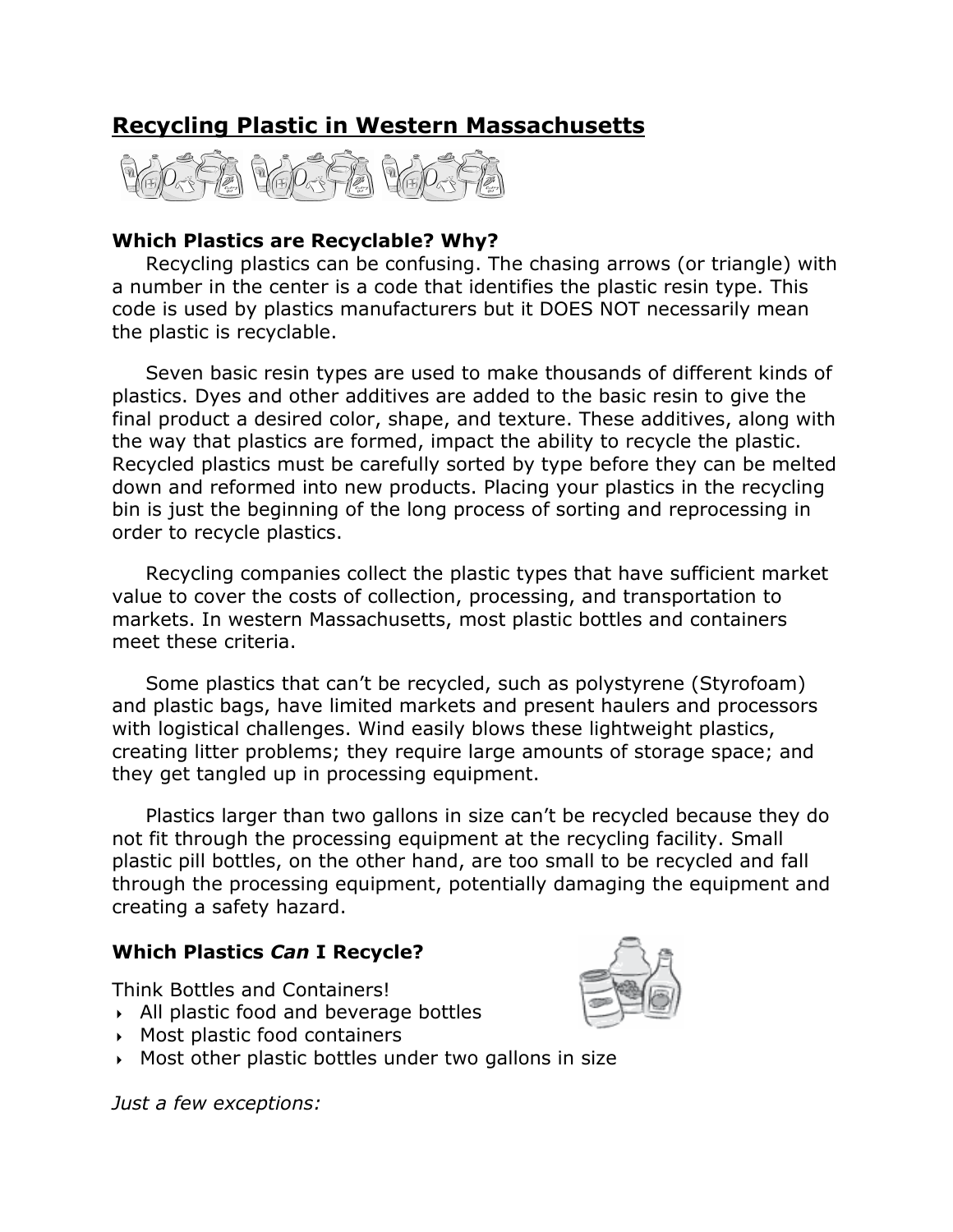$\rightarrow$  Styrofoam cups and trays and microwave trays are not recyclable.

 If the bottle contained motor oil, antifreeze, pesticides, herbicides, adhesives, paints, or solvents, it cannot be recycled. The residue from motor oil and chemicals seeps into the plastic and contaminates it.

## Ideas for Reducing or Reusing Plastics

 $\rightarrow$  Styrofoam can be tough to avoid, but not impossible. Bring your own mug with you to get hot and cold drinks. Try to avoid deli items packaged on Styrofoam trays.

Look for products in the least amount of packaging.

 $\rightarrow$  Try to reduce the need to throw away plastics. For example, use canvas shopping bags. Don't accept a bag if you don't need one. Some stores sell cooking oils, liquid soaps, and detergents in bulk; refill your own container.

- $\triangleright$  Reuse plastic bags for vegetables and fruits.
- Reuse plastic containers or make them into something else.

If you must buy a plastic product, choose one made of recycled plasticthis will help strengthen markets for recycling plastics.

 Many local mailing service stores, and some small businesses, accept foam packing peanuts for reuse. Check the yellow pages under "mailing services" or "shipping services" for the one closest to you. Be sure to call first to confirm that the store will accept them.

 $\rightarrow$  Some local stores will accept plastic bags for recycling. If your grocery store doesn't accept plastic bags, ask them to start. Many area secondhand and used books stores will accept bags for reuse. Ask your dry cleaner if they will reuse their bags.

 When you purchase new plants, ask your garden center about returning the plastic pots.

## Styrofoam and TechnoTrash Recycling

 Foam blocks, like the packaging typically used to secure electronics or appliances in shipping, are called "expanded polystyrene molders" or EPS. Clean, uncontaminated EPS packaging can be mailed to:

Alliance of Foam Packaging Recyclers 1298 Cronson Blvd., Suite 201 Crofton, MD 21114

The EPS should be free from any significant dirt, tape, or other contaminants and should be marked with the plastics symbol #6 (in the triangle or chasing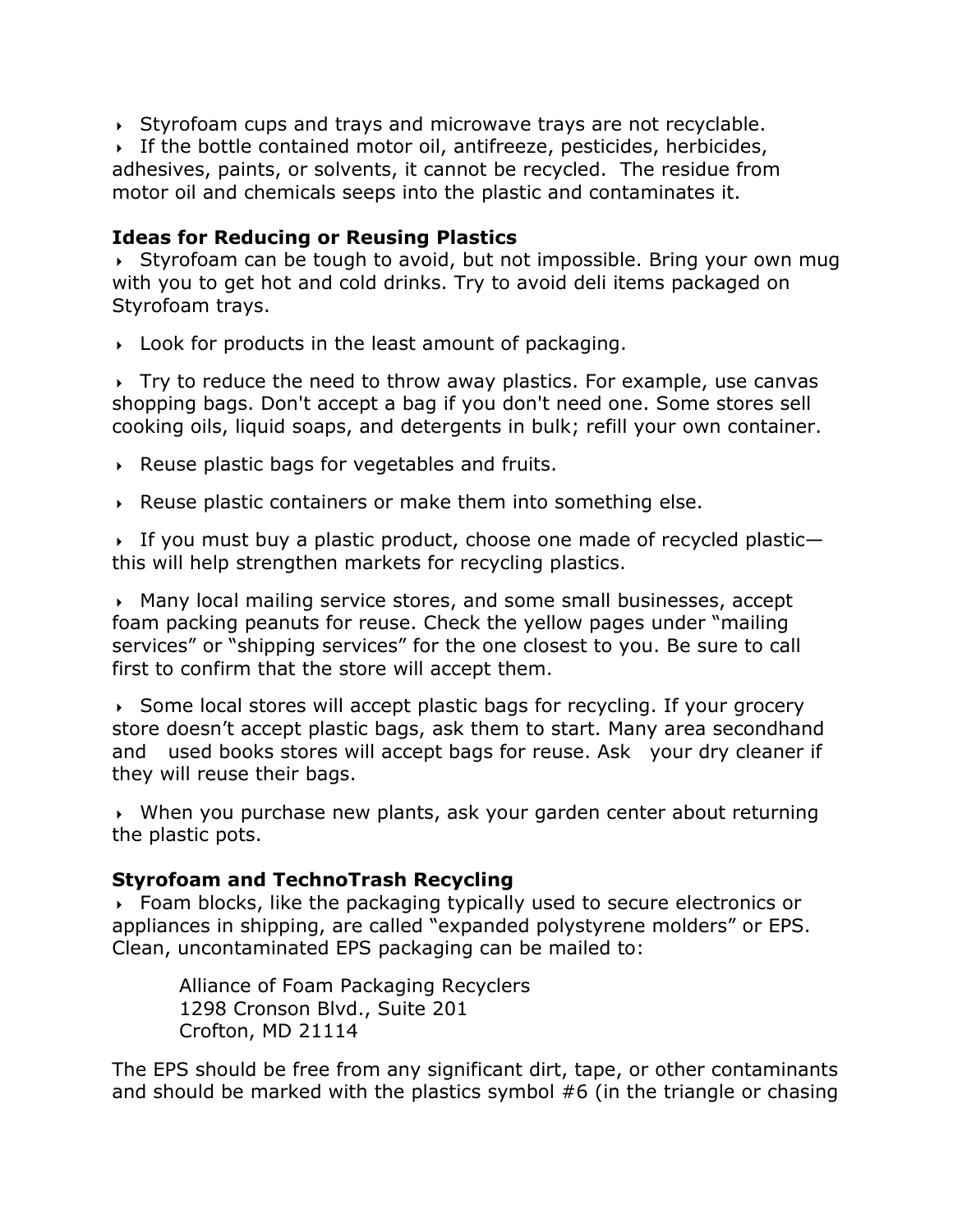arrows). Foodservice items are not accepted—only foam block packaging. The consumer is responsible for the shipping fees. There are no local outlets for reusing polystyrene blocks.

 GreenDisk accepts a wide range of "technotrash," including diskettes, print cartridges, cell phones, and all forms of electronic media and cases. GreenDisk destroys private data and recycles everything. Call 1-800-305- 3475 or visit www.greendisk.com. The two options GreenDisk offers for individuals are the "Technotrash Pack-IT Service" and the "GreenDisk Technotrash Can." Both options have an associated fee.



**For More Information:** Call the Franklin County Solid Waste District at 413-772-2438 or visit www.FranklinCountyWasteDistrict.org. Hearingimpaired individuals can use the MA Relay at 711 or TTY/TDD access at 1- 800-439-2370.

Do Recycle these kinds of empty plastic bottles and containers

## Kitchen

Milk, water, and soda bottles Juice bottles Cooking oil bottles Syrup, ketchup, other condiments Peanut butter jars Margarine and butter tubs Yogurt containers



## Household Cleaners

Liquid dish soap Liquid household cleaner bottles

Bathroom Liquid hand soap Shampoo and conditioner Mouthwash Lotions



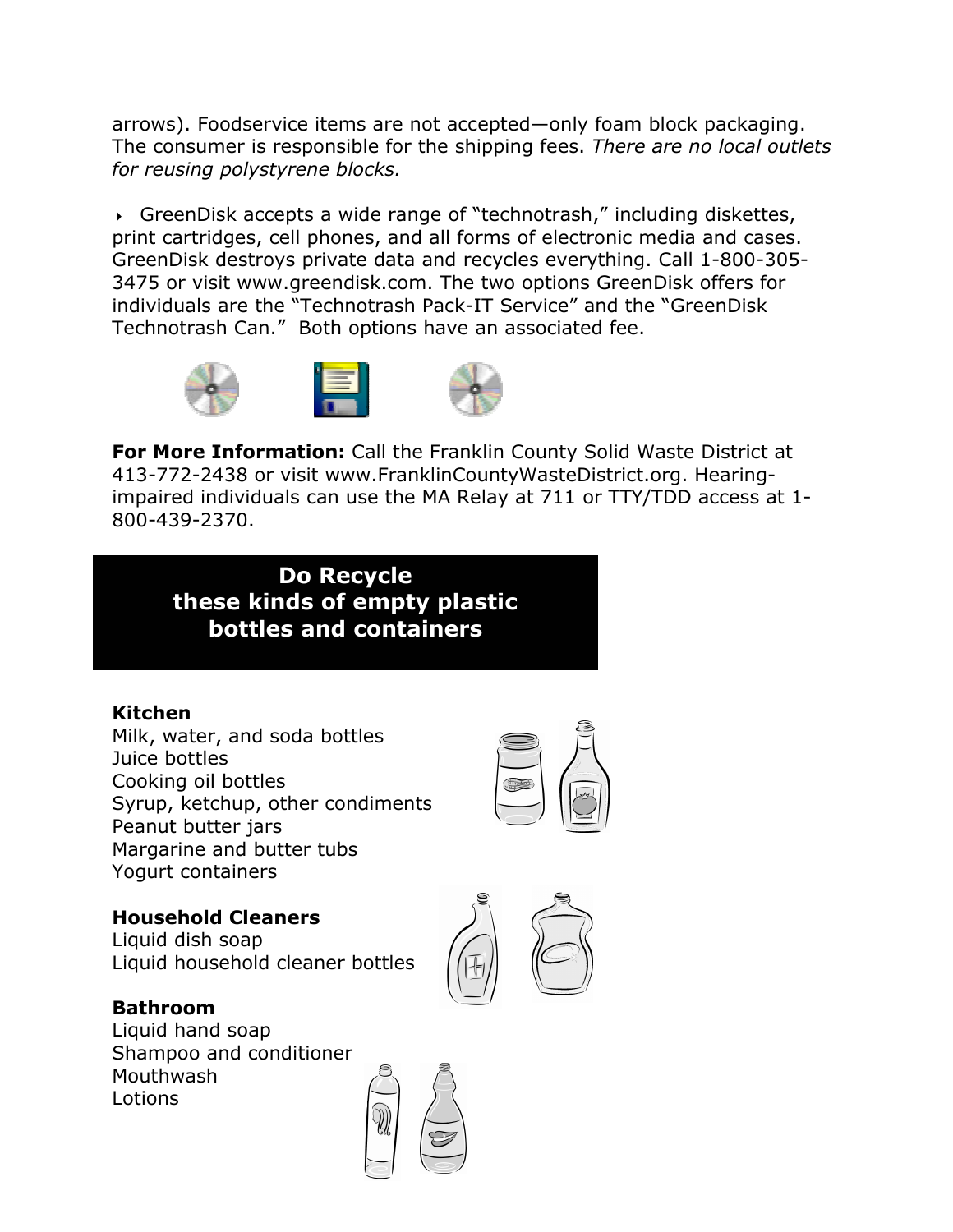Pump hair sprays (non-aerosol) Vitamin bottles

#### Laundry

Liquid laundry detergent Bleach (rinse well) Liquid fabric softener



## At home and on the go

Soft drinks Iced tea Sports drinks Water



## Preparation Instructions

Put lids/caps and pumps in the trash. Empty all liquids. Rinse plastics clean.



## Do not put recyclables in plastic bags!

## Don't Recycle these kinds of plastics

## Packaging

Polystyrene (Styrofoam) Plastic or Styrofoam egg cartons Meat, cheese, deli, or cookie trays Berry cartons Microwave trays or containers Packing peanuts or blocks Plastic bags, wrap, packaging, or film ("cling wrap")